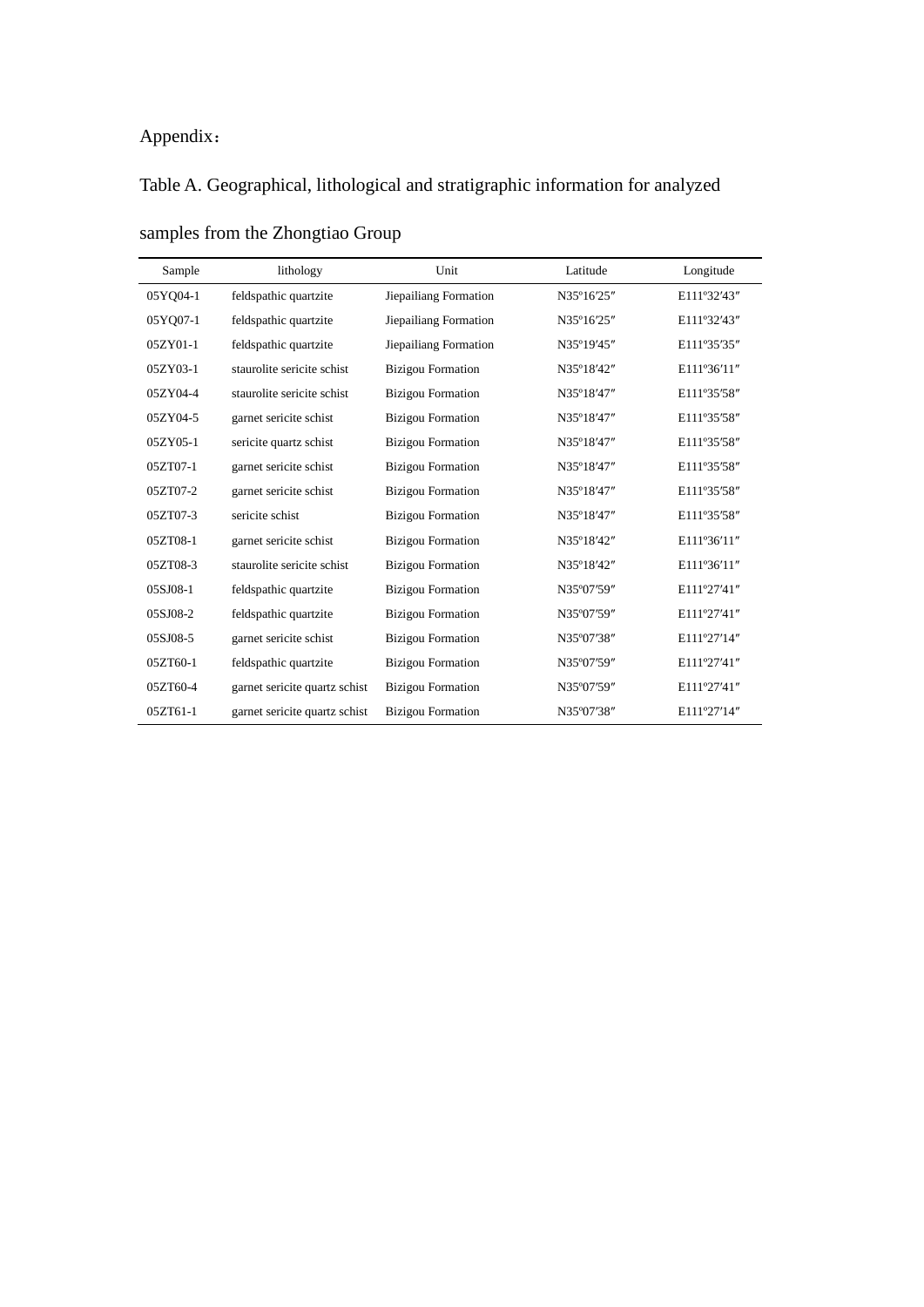| <b>Sample</b>                  | 05YO04-1 | 05YO07-1 | 05ZY01-1 | 05ZY03-1 | 05ZY04-4 | 05ZY04-5 | 05ZY05-1 | 05ZT07-1   | 05ZT07-2 |
|--------------------------------|----------|----------|----------|----------|----------|----------|----------|------------|----------|
| SiO <sub>2</sub>               | 79.0     | 79.4     | 79.3     | 53.1     | 56.2     | 55.6     | 55.7     | 53.8       | 47.5     |
| TiO <sub>2</sub>               | 0.32     | 0.19     | 0.32     | 1.44     | 1.50     | 1.54     | 1.45     | 1.22       | 1.46     |
| Al <sub>2</sub> O <sub>3</sub> | 10.47    | 10.01    | 10.09    | 17.21    | 19.05    | 17.04    | 18.97    | 17.06      | 16.12    |
| $Fe2O3*$                       | 1.75     | 1.27     | 2.22     | 16.35    | 12.25    | 16.49    | 11.54    | 19.75      | 22.07    |
| MnO                            | 0.00     | 0.01     | $0.00\,$ | 0.08     | 0.05     | 0.19     | 0.03     | 0.26       | 0.24     |
| MgO                            | 0.38     | 0.35     | 0.45     | 3.30     | 2.27     | 1.49     | 2.34     | 1.80       | 2.79     |
| CaO                            | 0.19     | 0.47     | 0.19     | 0.79     | 0.49     | 2.09     | 0.46     | 0.80       | 4.35     |
| Na <sub>2</sub> O              | $0.01\,$ | 0.90     | 0.11     | 0.93     | 0.70     | 2.63     | 0.30     | 0.65       | 0.69     |
| $K_2O$                         | 6.87     | 6.65     | 6.16     | 3.91     | 5.13     | 2.34     | 5.67     | 3.14       | 2.41     |
| $P_2O_5$                       | 0.04     | 0.05     | 0.05     | 0.07     | 0.07     | 0.14     | 0.07     | 0.12       | 0.10     |
| LOI                            | 0.93     | 0.72     | 1.12     | 2.77     | 2.08     | 0.50     | 3.26     | 0.86       | 1.82     |
| <b>Total</b>                   | 99.96    | 100.02   | 100.01   | 99.95    | 99.79    | 100.05   | 99.79    | 99.46      | 99.54    |
|                                |          |          |          |          |          |          |          |            |          |
| Rb                             | 117      | 91       | 142      | 94       | 135      | 147      | 115      | 72         | 74       |
| Sr                             | 42       | 25       | 12.60    | 43       | 38       | 29       | 27       | 25         | 48       |
| Ba                             | 2086     | 619      | 1079     | 545      | 731      | 776      | 837      | 461        | 126      |
| $\mathbf{C}\mathbf{s}$         | 0.69     | 0.38     | 1.05     | 2.69     | 4.25     | 2.81     | 2.58     | 2.52       | 1.07     |
| Th                             | 6.58     | 3.95     | 5.24     | 8.40     | 8.71     | 13.20    | 9.21     | 9.54       | 8.97     |
| U                              | 1.11     | 0.54     | 1.20     | 1.41     | 1.56     | 2.57     | 1.67     | 1.89       | 1.84     |
| Co                             | 0.83     | 1.14     | 0.81     | 34.60    | 31.70    | 42.70    | 27.60    | 46.50      | 66.70    |
| Ni                             | 3.54     | 4.91     | 2.51     | 52.70    | 47.40    | 33.60    | 37.80    | 27.10      | 53.50    |
| V                              | 29       | 23       | 39       | 147      | 186      | 181      | 185      | 181        | 202      |
| Cr                             | 12.30    | 7.40     | 11.50    | 66       | 68       | 59       | 67       | 37         | 50       |
| Sc                             | 1.94     | 1.55     | 2.65     | 37       | 44       | 43       | 41       | 48         | 32       |
| Zr                             | 290      | 377      | 353      | 201      | 224      | 231      | 235      | 264        | 278      |
| Hf                             | 8.24     | 9.80     | 8.59     | 5.37     | 5.98     | 5.97     | 6.42     | 6.91       | 7.37     |
| Nb                             | 6.68     | 3.67     | 5.10     | 11.60    | 12.40    | 21.40    | 13.40    | 14.20      | 16.60    |
| Ta                             | 0.98     | 0.42     | 0.59     | 0.89     | 0.97     | 1.60     | 1.03     | 1.08       | 1.20     |
| Y                              | 9.18     | 7.13     | 11.90    | 26.00    | 24.90    | 58.00    | 24.80    | 62.00      | 54.80    |
| La                             | 5.25     | 6.61     | 5.76     | 28.80    | 18.00    | 57.40    | 19.90    | 37.70      | 26.80    |
| <b>Ce</b>                      | 10.10    | 13.43    | 11.40    | 52.70    | 36.30    | 125.00   | 40.00    | 78.80      | 57.70    |
| Pr                             | 1.26     | 1.50     | 1.42     | 6.71     | 4.46     | 14.30    | 4.67     | 9.21       | 7.16     |
| Nd                             | 4.54     | 5.21     | 5.42     | 26.80    | 17.80    | 58.60    | 18.00    | 39.10      | 31.20    |
| Sm                             | 0.89     | 0.83     | 1.08     | 5.36     | 3.60     | 12.40    | 3.53     | 8.19       | 7.61     |
| ${\bf E}{\bf u}$               | $0.40\,$ | $0.37\,$ | $0.38\,$ | 1.46     | 1.06     | 3.25     | $1.04\,$ | 2.04       | $2.00\,$ |
| Gd                             | 1.21     | 1.19     | 1.45     | 5.12     | 3.92     | 12.90    | 3.72     | 9.01       | 9.03     |
| Tb                             | 0.23     | 0.21     | 0.27     | $0.80\,$ | 0.71     | 2.05     | 0.70     | 1.64       | 1.62     |
| Dy                             | 1.40     | 1.35     | 1.70     | 4.66     | 4.33     | 11.30    | 4.48     | 10.30      | 9.65     |
| Ho                             | 0.32     | 0.31     | 0.40     | 0.95     | 0.92     | 2.17     | 0.99     | 2.19       | 1.97     |
| Er                             | 0.93     | 0.92     | 1.22     | 2.63     | 2.65     | 5.94     | 2.87     | 6.34       | 5.46     |
| Tm                             | 0.17     | 0.16     | 0.22     | 0.41     | 0.43     | 0.89     | 0.46     | 0.97       | 0.83     |
| Yb                             | 1.07     | 0.97     | 1.38     | 2.44     | 2.67     | 5.70     | 2.93     | 5.97       | 5.18     |
| Lu                             | 0.18     | 0.17     | 0.23     | 0.35     | 0.38     | 0.82     | 0.43     | $\rm 0.87$ | 0.74     |
| $Eu/Eu*$                       | 1.18     | 1.14     | 0.93     | 0.85     | 0.86     | 0.79     | 0.88     | 0.73       | 0.74     |

Table B. Major and trace element data for metasedimentary rocks from the Zhongtiao

Group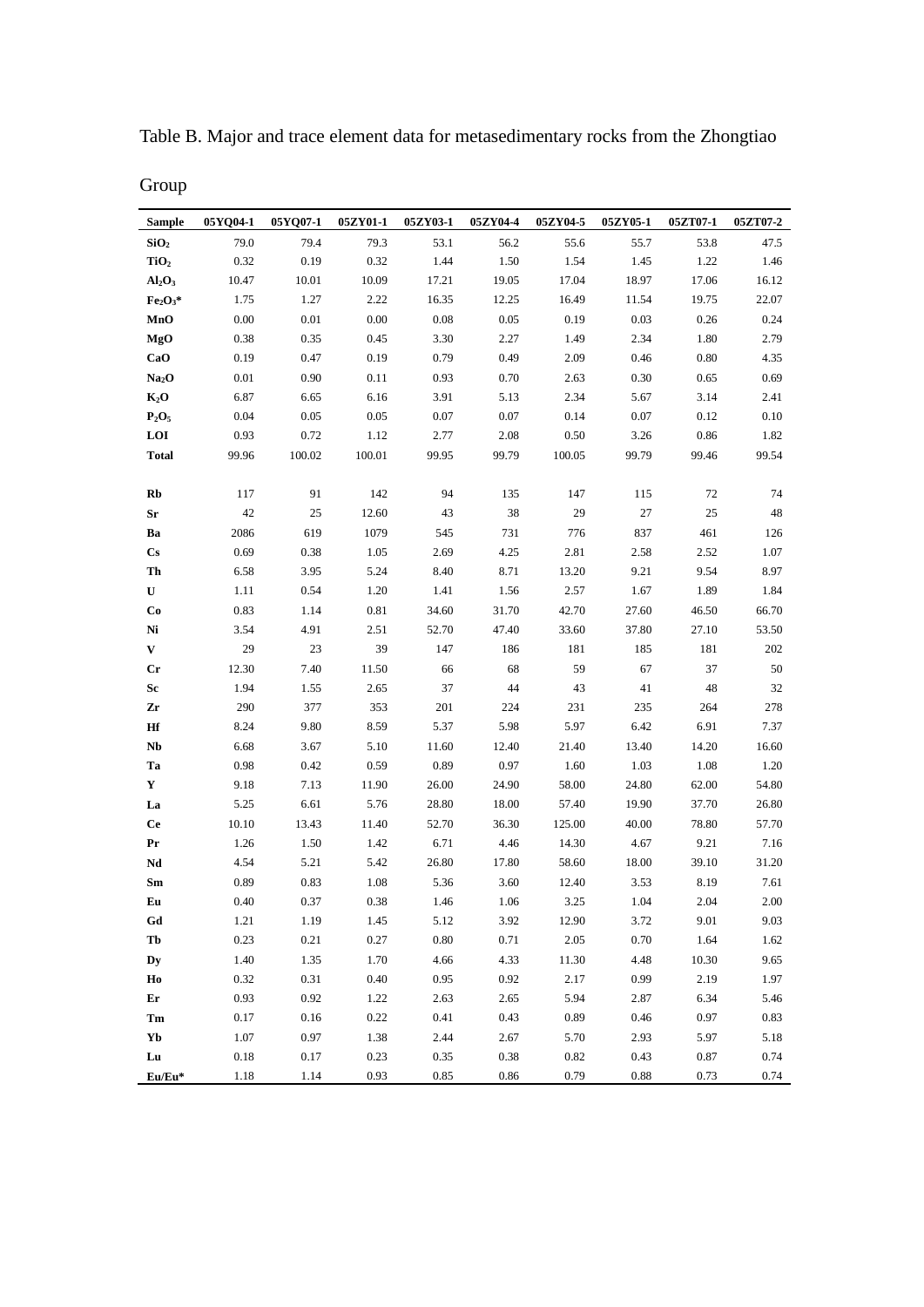|  | (Continued) |
|--|-------------|
|  |             |

| <b>Sample</b>                  | 05ZT07-3 | 05ZT08-1 | 05ZT08-3 | 05SJ08-1       | 05SJ08-2 | 05SJ08-5 | 05ZT60-1 | 05ZT60-4 | 05ZT61-1 |
|--------------------------------|----------|----------|----------|----------------|----------|----------|----------|----------|----------|
| SiO <sub>2</sub>               | 54.3     | 56.5     | 55.6     | 78.5           | 74.1     | 62.6     | 75.9     | 64.4     | 68.2     |
| TiO <sub>2</sub>               | 1.37     | 1.24     | 1.46     | 0.31           | 0.26     | 1.07     | 0.20     | 1.08     | 0.92     |
| Al <sub>2</sub> O <sub>3</sub> | 18.58    | 14.84    | 17.77    | 14.21          | 16.64    | 18.31    | 13.00    | 17.37    | 15.55    |
| $Fe2O3*$                       | 12.88    | 16.84    | 13.46    | 0.36           | 2.05     | 10.19    | 2.15     | 7.02     | 7.47     |
| MnO                            | 0.10     | 0.34     | 0.04     | 0.00           | 0.01     | 0.15     | 0.03     | 0.08     | 0.12     |
| MgO                            | 2.33     | 2.18     | 2.11     | 0.02           | 0.93     | 1.34     | 0.61     | 1.12     | 1.27     |
| CaO                            | 0.56     | 2.00     | 0.28     | 0.51           | 0.44     | 0.51     | 0.33     | 1.24     | 0.34     |
| Na <sub>2</sub> O              | 0.62     | 1.74     | 0.68     | 1.87           | 0.73     | 0.39     | 3.33     | 1.87     | 0.62     |
| $K_2O$                         | 5.25     | 2.58     | 5.09     | 3.69           | 3.02     | 3.44     | 3.09     | 3.82     | 3.21     |
| $P_2O_5$                       | 0.08     | 0.09     | 0.07     | 0.01           | 0.04     | 0.05     | 0.02     | 0.05     | 0.07     |
| LOI                            | 3.75     | 1.66     | 3.24     | 0.78           | 1.78     | 1.96     | 1.36     | 2.00     | 2.22     |
| <b>Total</b>                   | 99.82    | 100.01   | 99.80    | 100.26         | 100.00   | 100.01   | 100.02   | 100.05   | 99.99    |
|                                |          |          |          |                |          |          |          |          |          |
| Rb                             | 107      | 33       | 99       | 51             | 93       | 73       | 83       | 107      | 69       |
| Sr                             | 35       | 147      | 32       | 62             | 64       | 98       | 57       | 71       | 92       |
| Ba                             | 979      | 224      | 727      | 445            | 1025     | 628      | 627      | 650      | 610      |
| $\mathbf{C}\mathbf{s}$         | 2.53     | 1.12     | 2.93     | 1.01           | 1.34     | 0.66     | 1.69     | 1.78     | 0.53     |
| Th                             | 8.75     | 10.60    | 7.44     | 19.30          | 19.20    | 15.10    | 19.80    | 13.40    | 12.50    |
| U                              | 1.37     | 1.86     | 1.33     | 3.34           | 2.10     | 2.60     | 2.68     | 1.35     | 2.24     |
| Co                             | 36.70    | 52.90    | 27.30    | 1.20           | 9.34     | 16.20    | 2.61     | 19.50    | 16.20    |
| Ni                             | 43.40    | 30.00    | 40.50    | 1.83           | 14.90    | 27.20    | 5.52     | 36.60    | 32.60    |
| V                              | 175      | 126      | 185      | $\overline{4}$ | 55       | 109      | 11       | 117      | 100      |
| $_{\rm Cr}$                    | 62       | 32       | 62       | 2.53           | 27       | 99       | 11.00    | 98       | 78       |
| Sc                             | 44       | 31       | 41       | 7.05           | 8.88     | 20       | 19.16    | 17.70    | 16.20    |
| Zr                             | 207      | 285      | 203      | 113            | 137      | 248      | 142      | 208      | 193      |
| Hf                             | 5.69     | 7.83     | 5.50     | 4.17           | 3.98     | 6.76     | 4.61     | 5.86     | 5.39     |
| Nb                             | 11.60    | 17.10    | 10.60    | 14.00          | 11.10    | 14.10    | 12.90    | 13.10    | 11.10    |
| Ta                             | 0.88     | 1.26     | 0.81     | 1.08           | 1.15     | 1.30     | 1.23     | 1.14     | 1.00     |
| Y                              | 28.70    | 64.50    | 22.20    | 25.60          | 22.50    | 36.50    | 23.90    | 24.40    | 28.80    |
| La                             | 30.00    | 42.30    | 19.00    | 24.70          | 32.00    | 39.00    | 31.80    | 30.10    | 37.40    |
| <b>Ce</b>                      | 60.10    | 90.50    | 35.20    | 52.90          | 60.70    | 73.30    | 62.70    | 61.40    | 72.30    |
| Pr                             | 7.09     | 10.50    | 4.71     | 6.78           | 6.59     | 8.39     | 8.12     | 6.39     | 8.05     |
| Nd                             | 27.90    | 44.10    | 18.80    | 27.90          | 24.10    | 32.50    | 31.80    | 25.20    | 31.20    |
| Sm                             | 4.99     | 9.09     | 3.89     | 6.72           | 4.18     | 5.99     | 6.18     | 4.95     | 5.62     |
| Eu                             | 1.29     | 2.15     | 1.22     | 1.56           | 0.75     | 1.40     | 0.74     | 1.28     | 1.29     |
| Gd                             | 5.21     | 9.53     | 4.17     | 5.67           | 3.59     | 5.83     | $5.10\,$ | 4.53     | 5.24     |
| Tb                             | 0.90     | 1.67     | 0.72     | $\,0.86\,$     | 0.59     | $1.02\,$ | 0.76     | 0.72     | 0.84     |
| Dy                             | 5.44     | 10.70    | 4.26     | 4.40           | 3.42     | 5.90     | 4.06     | 4.24     | 4.77     |
| Ho                             | 1.13     | 2.36     | 0.88     | 0.95           | 0.75     | 1.28     | 0.85     | 0.94     | 1.03     |
| Er                             | 3.16     | 6.98     | 2.40     | 2.75           | 2.26     | 3.70     | 2.52     | 2.81     | 2.94     |
| Tm                             | 0.49     | 1.13     | 0.38     | 0.45           | 0.37     | 0.60     | 0.42     | 0.45     | 0.46     |
| Yb                             | 2.96     | 7.22     | 2.34     | 2.89           | 2.25     | 3.85     | 2.70     | 2.80     | 2.85     |
| Lu                             | 0.42     | 1.06     | 0.35     | 0.42           | 0.34     | 0.56     | 0.40     | 0.42     | 0.41     |
| Eu/Eu*                         | 0.77     | 0.71     | 0.93     | 0.77           | 0.59     | 0.72     | 0.40     | 0.83     | 0.73     |

Note: major elements in wt%; total Fe as  $Fe<sub>2</sub>O<sub>3</sub>$ \*; trace and rare earth elements in ppm;

REE chondrite-normalizing values are after Taylor and McLennan (1985);

 $Eu/Eu^* = (Eu)_{n}/((Sm)_{n} \times (Gd)_{n})^{1/2}$  (McLennan, 1989).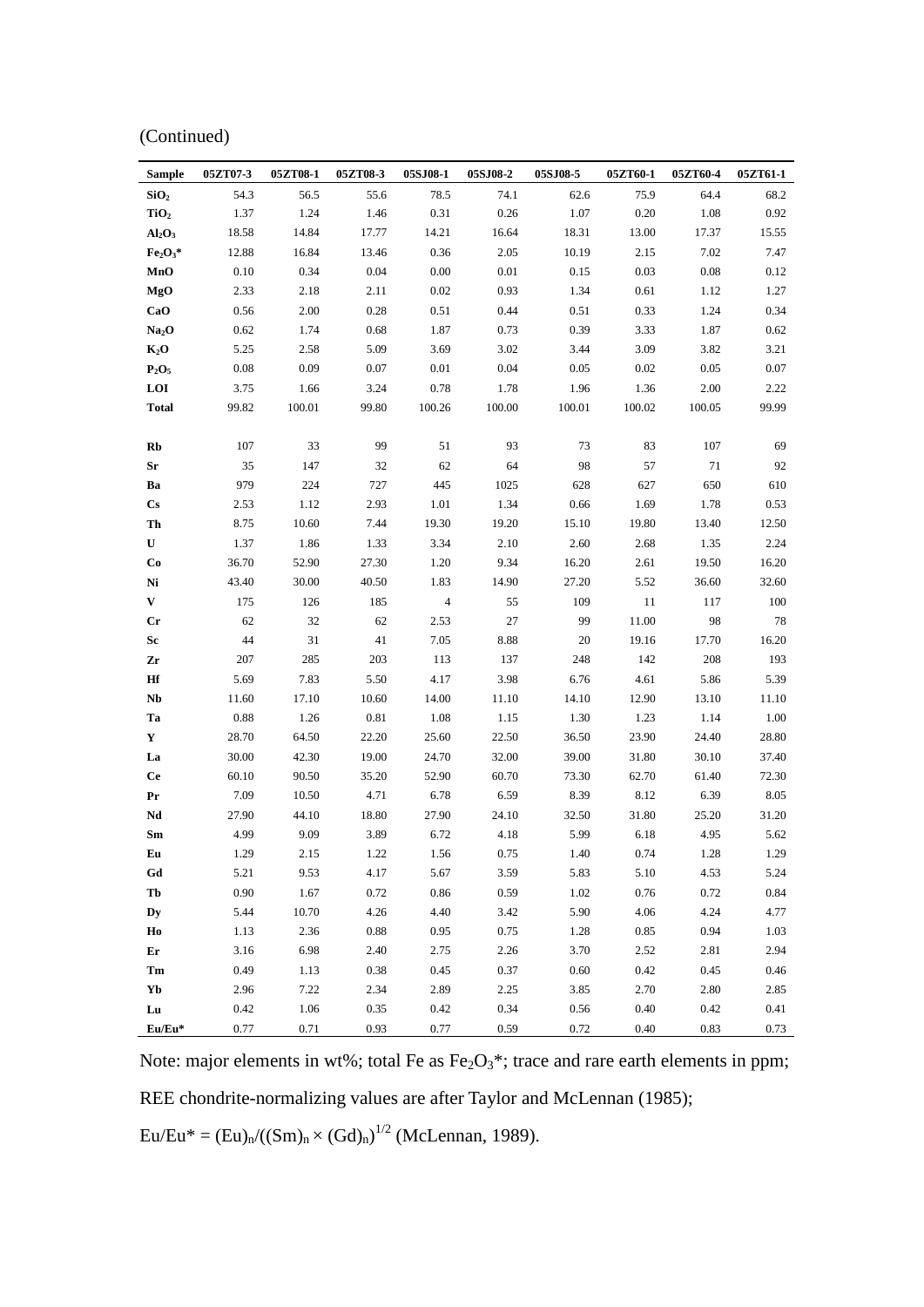| <b>Sample</b> | Sm (ppm) | Nd (ppm) | $147$ Sm/ $144$ Nd | $143$ Nd/ $144$ Nd | $2\sigma$      | $f_{\rm Sm/Nd}$ | $\varepsilon_{Nd}(0)$ | $\varepsilon_{Nd}(t)$ | $T_{DM}(Ma)$ |
|---------------|----------|----------|--------------------|--------------------|----------------|-----------------|-----------------------|-----------------------|--------------|
| 5YO04-1       | 0.99     | 5.11     | 0.1174             | 0.511399           | 9              | $-0.40$         | $-24.2$               | $-2.79$               | 2755         |
| 5YO07-1       | 2.97     | 18.34    | 0.0980             | 0.511122           | 7              | $-0.50$         | $-29.6$               | $-2.95$               | 2656         |
| 5ZY01-1       | 1.21     | 6.07     | 0.1209             | 0.511392           | 8              | $-0.39$         | $-24.3$               | $-3.89$               | 2870         |
| 5ZY03-1       | 5.80     | 27.85    | 0.1260             | 0.511543           | 6              | $-0.36$         | $-21.4$               | $-2.30$               | 2776         |
| 5ZY04-4       | 3.69     | 17.19    | 0.1300             | 0.511428           | $\overline{4}$ | $-0.34$         | $-23.6$               | $-5.66$               | 3116         |
| 5ZY04-5       | 12.97    | 61.04    | 0.1286             | 0.511682           | 5              | $-0.35$         | $-18.6$               | $-0.27$               | 2614         |
| 5ZY05-1       | 10.32    | 52.97    | 0.1180             | 0.511208           | 6              | $-0.40$         | $-27.9$               | $-6.69$               | 3071         |
| 5ZT07-1       | 8.69     | 41.36    | 0.1272             | 0.511580           | 5              | $-0.35$         | $-20.6$               | $-1.92$               | 2752         |
| 5ZT07-2       | 7.77     | 30.86    | 0.1523             | 0.511938           | 6              | $-0.23$         | $-13.7$               | $-1.70$               | 2992         |
| 5ZT07-3       | 5.41     | 28.26    | 0.1160             | 0.511430           | 6              | $-0.41$         | $-23.6$               | $-1.80$               | 2668         |
| 5ZT08-1       | 11.01    | 50.92    | 0.1309             | 0.511712           | 5              | $-0.33$         | $-18.1$               | $-0.32$               | 2633         |
| 5SJ08-1       | 7.89     | 33.20    | 0.1439             | 0.511866           | 6              | $-0.27$         | $-15.1$               | $-0.83$               | 2788         |
| 5SJ08-2       | 4.53     | 25.59    | 0.1071             | 0.511223           | 9              | $-0.46$         | $-27.6$               | $-3.44$               | 2739         |
| 5SJ08-5       | 6.42     | 33.71    | 0.1154             | 0.511265           | 6              | $-0.41$         | $-26.8$               | $-4.88$               | 2904         |
| 5ZT60-1       | 6.97     | 33.86    | 0.1247             | 0.511525           | 7              | $-0.37$         | $-21.7$               | $-2.29$               | 2766         |
| 5ZT60-4       | 5.24     | 26.13    | 0.1214             | 0.511268           | 9              | $-0.38$         | $-26.7$               | $-6.45$               | 3087         |
| 5ZT61-1       | 6.12     | 32.57    | 0.1138             | 0.511278           | 4              | $-0.42$         | $-26.5$               | $-4.17$               | 2837         |

Table C. Sm–Nd isotopic data for selected metasedimentary rock samples from the

Zhongtiao Group

Note:  $\varepsilon_{Nd} = [({}^{143}Nd/{}^{144}Nd)_S / ({}^{143}Nd/{}^{144}Nd)_{CHUR} - 1] \cdot 10000;$ 

$$
f_{\rm Sm/Nd} = \left[(^{147} \rm Sm/^{144} \rm Nd)_{S}/(^{147} \rm Sm/^{144} \rm Nd)_{\rm CHUR} \right] - 1;
$$

$$
(^{143}Nd/^{144}Nd)_{CHUR} = 0.512638
$$
 and  $(^{147}Sm/^{144}Nd)_{CHUR} = 0.1967$ ;

$$
T_{DM} = 1/\lambda \cdot \ln\{1 + \left[(^{143}Nd/^{144}Nd\right)_S - 0.51315\right] / \left[(^{147}Sm/^{144}Nd\right)_S - 0.2137\right]\},
$$

where S = sample, t = 2.1 Ga,  $\lambda = 6.54 \times 10^{-12} \text{yr}^{-1}$ .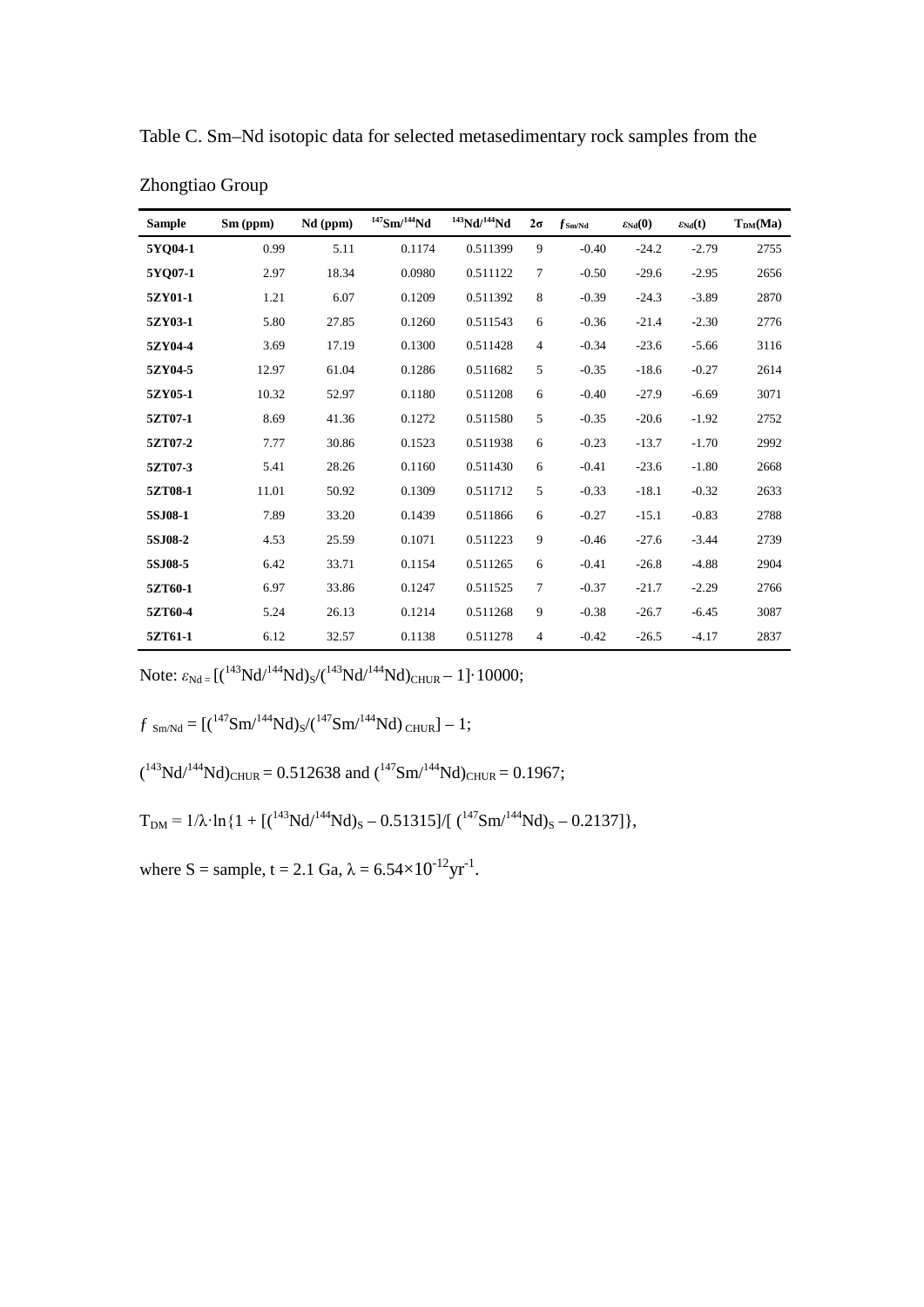|             |      | Ratio               |           |                         |           |                    |           | <b>Error</b> | Age (Ma)            |           |                    |           |                    |           |              |
|-------------|------|---------------------|-----------|-------------------------|-----------|--------------------|-----------|--------------|---------------------|-----------|--------------------|-----------|--------------------|-----------|--------------|
| <b>Spot</b> | Th/U | $^{207}Pb/^{206}Pb$ | $1\sigma$ | $^{207}$ Pb/ $^{235}$ U | $1\sigma$ | $^{206}Pb/^{238}U$ | $1\sigma$ | Correlati    | $^{207}Pb/^{206}Pb$ | $1\sigma$ | $^{207}Pb/^{235}U$ | $1\sigma$ | $^{206}Pb/^{238}U$ | $1\sigma$ | Disc $(\% )$ |
| 1.1         | 0.66 | 0.17684             | 0.0023    | 12.32658                | 0.1292    | 0.50551            | 0.0038    | 0.72         | 2624                | 22        | 2630               | 10        | 2637               | 16        | $-0.5$       |
| 2.1         | 0.36 | 0.17611             | 0.0019    | 12.24451                | 0.0827    | 0.50424            | 0.0028    | 0.83         | 2617                | 18        | 2623               | 6         | 2632               | 12        | $-0.6$       |
| 3.1         | 0.87 | 0.19495             | 0.0022    | 14.53454                | 0.1112    | 0.54070            | 0.0034    | 0.81         | 2784                | 19        | 2785               | $\tau$    | 2786               | 14        | $-0.1$       |
| 4.1         | 0.51 | 0.13255             | 0.0026    | 7.29013                 | 0.1325    | 0.39889            | 0.0042    | 0.57         | 2132                | 34        | 2148               | 16        | 2164               | 19        | $-1.5$       |
| 5.1         | 0.40 | 0.16185             | 0.0019    | 10.49367                | 0.0805    | 0.47023            | 0.0028    | 0.78         | 2475                | 19        | 2479               | $\tau$    | 2485               | 12        | $-0.4$       |
| 6.1         | 0.43 | 0.16629             | 0.0020    | 10.97127                | 0.0881    | 0.47852            | 0.0030    | 0.77         | 2521                | 20        | 2521               | $\tau$    | 2521               | 13        | 0.0          |
| 7.1         | 0.47 | 0.17860             | 0.0022    | 12.22040                | 0.1123    | 0.49626            | 0.0034    | 0.75         | 2640                | 20        | 2622               | 9         | 2598               | 15        | 1.6          |
| 8.1         | 0.39 | 0.17808             | 0.0031    | 11.99830                | 0.1932    | 0.48867            | 0.0052    | 0.66         | 2635                | 29        | 2604               | 15        | 2565               | 23        | 2.7          |
| 9.1         | 0.56 | 0.16821             | 0.0022    | 11.04671                | 0.1130    | 0.47633            | 0.0035    | 0.71         | 2540                | 22        | 2527               | 10        | 2511               | 15        | 1.1          |
| 10.1        | 0.49 | 0.17598             | 0.0024    | 11.54171                | 0.1260    | 0.47570            | 0.0037    | 0.71         | 2615                | 22        | 2568               | 10        | 2509               | 16        | 4.1          |
| 11.1        | 0.74 | 0.17137             | 0.0028    | 11.63116                | 0.1666    | 0.49229            | 0.0047    | 0.67         | 2571                | 27        | 2575               | 13        | 2581               | 20        | $-0.4$       |
| 12.1        | 0.65 | 0.16746             | 0.0020    | 10.45487                | 0.0873    | 0.45282            | 0.0029    | 0.75         | 2533                | 20        | 2476               | 8         | 2408               | 13        | 4.9          |
| 13.1        | 0.60 | 0.17012             | 0.0023    | 11.17930                | 0.1251    | 0.47663            | 0.0037    | 0.69         | 2559                | 23        | 2538               | 10        | 2513               | 16        | 1.8          |
| 14.1        | 0.88 | 0.15926             | 0.0017    | 7.19229                 | 0.0448    | 0.32755            | 0.0017    | 0.84         | 2448                | 18        | 2136               | 6         | 1827               | 8         | 25.4         |
| 15.1        | 0.80 | 0.16732             | 0.0020    | 10.82365                | 0.0918    | 0.46921            | 0.0030    | 0.75         | 2531                | 20        | 2508               | 8         | 2480               | 13        | 2.0          |
| 16.1        | 0.58 | 0.17808             | 0.0021    | 12.06311                | 0.1020    | 0.49136            | 0.0032    | 0.77         | 2635                | 20        | 2609               | 8         | 2577               | 14        | 2.2          |
| 17.1        | 0.61 | 0.17775             | 0.0021    | 12.04083                | 0.0951    | 0.49137            | 0.0030    | 0.78         | 2632                | 19        | 2608               | $\tau$    | 2577               | 13        | 2.1          |
| 18.1        | 0.89 | 0.18325             | 0.0023    | 12.61236                | 0.1221    | 0.49925            | 0.0036    | 0.74         | 2683                | 21        | 2651               | 9         | 2611               | 15        | 2.7          |
| 19.1        | 0.64 | 0.17428             | 0.0021    | 10.42002                | 0.0855    | 0.43370            | 0.0027    | 0.76         | 2599                | 20        | 2473               | 8         | 2322               | 12        | 10.6         |
| 20.1        | 1.34 | 0.17028             | 0.0019    | 10.78489                | 0.0710    | 0.45944            | 0.0025    | 0.83         | 2560                | 18        | 2505               | 6         | 2437               | 11        | 4.8          |
| 21.1        | 0.73 | 0.16741             | 0.0022    | 11.38164                | 0.1214    | 0.49317            | 0.0037    | 0.71         | 2532                | 22        | 2555               | 10        | 2584               | 16        | $-2.1$       |

Table D. LA–ICP–MS zircon U–Th–Pb analyses of metasedimentary rock sample 05YQ04-1 from the Jiepailiang Formation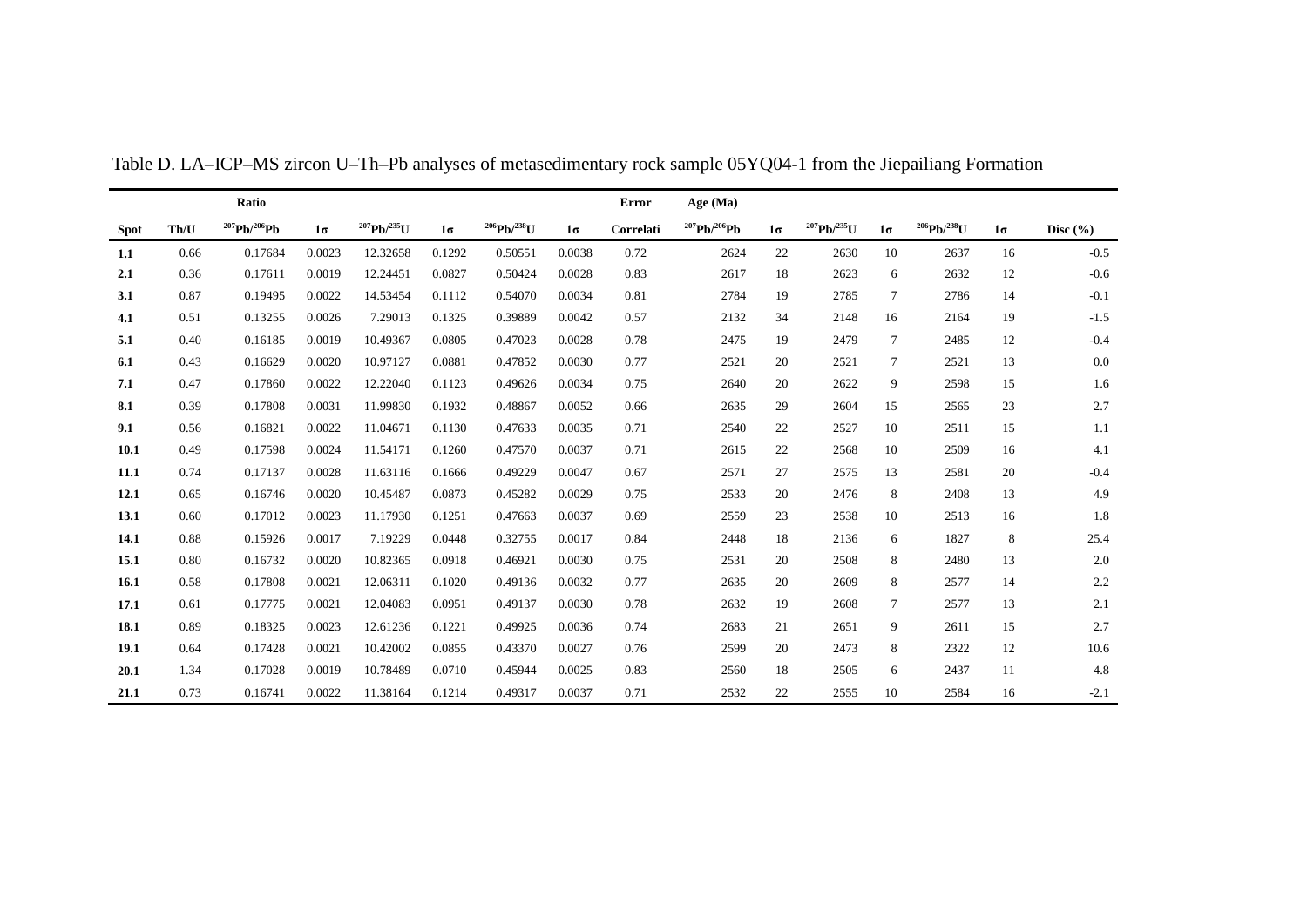| (Continued) |  |
|-------------|--|
|-------------|--|

| 22.1 | 0.50 | 0.19156 | 0.0023 | 12.06465 | 0.1055 | 0.45686 | 0.0030 | 0.76 | 2756 | 20 | 2609 | 8      | 2426 | 13 | 12.0    |
|------|------|---------|--------|----------|--------|---------|--------|------|------|----|------|--------|------|----|---------|
| 23.1 | 1.31 | 0.17933 | 0.0021 | 11.51111 | 0.0959 | 0.46562 | 0.0030 | 0.77 | 2647 | 20 | 2566 | 8      | 2464 | 13 | 6.9     |
| 24.1 | 0.80 | 0.16532 | 0.0025 | 11.02789 | 0.1402 | 0.48388 | 0.0042 | 0.68 | 2511 | 25 | 2526 | 12     | 2544 | 18 | $-1.3$  |
| 25.1 | 0.49 | 0.16810 | 0.0021 | 11.31380 | 0.1012 | 0.48824 | 0.0032 | 0.74 | 2539 | 20 | 2549 | 8      | 2563 | 14 | $-1.0$  |
| 26.1 | 0.67 | 0.16876 | 0.0021 | 11.14854 | 0.1025 | 0.47923 | 0.0032 | 0.74 | 2545 | 21 | 2536 | 9      | 2524 | 14 | 0.8     |
| 27.1 | 1.10 | 0.16583 | 0.0022 | 10.86601 | 0.1101 | 0.47533 | 0.0034 | 0.71 | 2516 | 22 | 2512 | 9      | 2507 | 15 | 0.4     |
| 28.1 | 0.78 | 0.16981 | 0.0021 | 10.89620 | 0.0942 | 0.46548 | 0.0030 | 0.75 | 2556 | 20 | 2514 | 8      | 2464 | 13 | 3.6     |
| 29.1 | 0.55 | 0.16819 | 0.0020 | 10.23386 | 0.0808 | 0.44139 | 0.0027 | 0.77 | 2540 | 19 | 2456 | $\tau$ | 2357 | 12 | $7.2\,$ |
| 30.1 | 1.61 | 0.17806 | 0.0021 | 10.95319 | 0.0868 | 0.44624 | 0.0027 | 0.77 | 2635 | 19 | 2519 | $\tau$ | 2379 | 12 | 9.7     |
| 31.1 | 0.58 | 0.18976 | 0.0024 | 13.96068 | 0.1405 | 0.53370 | 0.0040 | 0.74 | 2740 | 21 | 2747 | 10     | 2757 | 17 | $-0.6$  |
| 32.1 | 0.56 | 0.16823 | 0.0020 | 11.00451 | 0.0870 | 0.47455 | 0.0029 | 0.77 | 2540 | 19 | 2524 | $\tau$ | 2504 | 13 | 1.4     |
| 33.1 | 0.94 | 0.16529 | 0.0024 | 10.96794 | 0.1359 | 0.48138 | 0.0041 | 0.68 | 2511 | 24 | 2520 | 12     | 2533 | 18 | $-0.9$  |
| 34.1 | 0.64 | 0.16641 | 0.0020 | 10.85818 | 0.0978 | 0.47335 | 0.0031 | 0.74 | 2522 | 20 | 2511 | 8      | 2498 | 14 | 0.9     |
| 35.1 | 0.46 | 0.16497 | 0.0021 | 10.65444 | 0.1021 | 0.46852 | 0.0032 | 0.72 | 2507 | 21 | 2494 | 9      | 2477 | 14 | 1.2     |
| 36.1 | 0.49 | 0.16471 | 0.0019 | 10.59102 | 0.0816 | 0.46647 | 0.0028 | 0.78 | 2505 | 19 | 2488 | $\tau$ | 2468 | 12 | 1.5     |
| 37.1 | 0.99 | 0.18944 | 0.0025 | 13.38302 | 0.1429 | 0.51251 | 0.0040 | 0.73 | 2737 | 22 | 2707 | 10     | 2667 | 17 | 2.6     |
| 38.1 | 0.77 | 0.16733 | 0.0019 | 10.79479 | 0.0832 | 0.46802 | 0.0028 | 0.78 | 2531 | 19 | 2506 | $\tau$ | 2475 | 12 | 2.2     |
| 39.1 | 0.44 | 0.16749 | 0.0018 | 11.07805 | 0.0723 | 0.47985 | 0.0026 | 0.83 | 2533 | 18 | 2530 | 6      | 2527 | 11 | 0.2     |
| 40.1 | 0.66 | 0.17517 | 0.0026 | 11.93020 | 0.1556 | 0.49410 | 0.0044 | 0.69 | 2608 | 25 | 2599 | 12     | 2588 | 19 | 0.7     |
| 41.1 | 0.46 | 0.18402 | 0.0020 | 13.15371 | 0.0897 | 0.51842 | 0.0030 | 0.83 | 2690 | 18 | 2691 | 6      | 2693 | 13 | $-0.1$  |

Note: Degree of discordance =100  $\times$  (1-( $^{206}$ Pb/ $^{238}$ U age/ $^{207}$ Pb/ $^{206}$ Pb age)),  $\lambda^{238}$ <sub>U</sub> =  $0.0155125\times10^{•9}$ yr $^{-1}$ ,  $\lambda^{235}$ <sub>U</sub> =  $0.98485\times10^{•9}$ yr $^{-1}$ ,  $\lambda^{232}$ <sub>Th</sub> = 0.049475×10<sup>-9</sup>yr<sup>-1</sup>.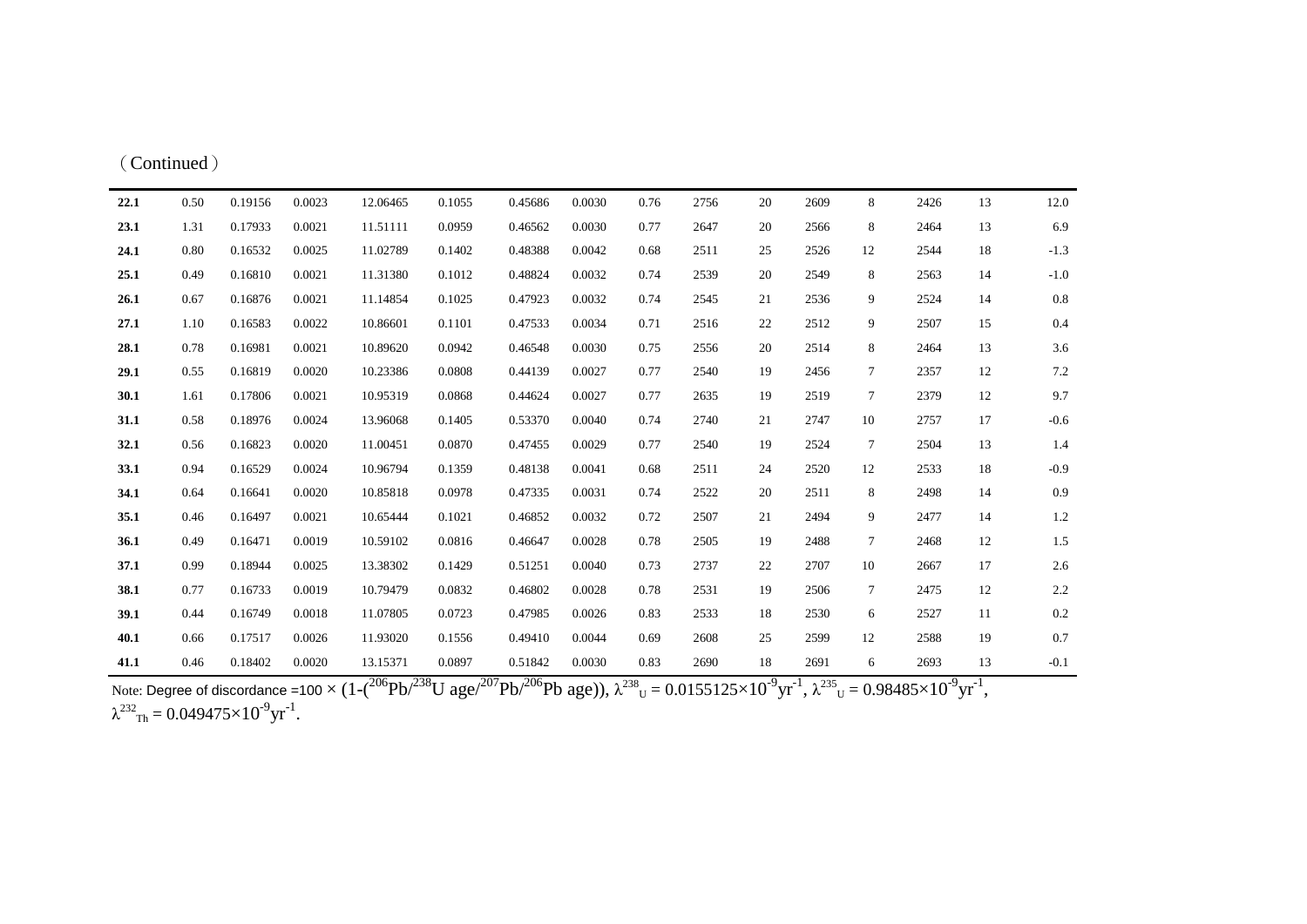| <b>Spot</b> | Age $(Ma)$ | $176$ Yb/ $177$ Hf | $176$ Lu/ $177$ Hf | $^{176}$ Hf/ $^{177}$ Hf | $2\sigma$ | $(^{176}Hf/^{177}Hf)i$ | $\epsilon Hf(0)$ | $\epsilon Hf(t)$ | $T_{DM}$ (Ma) | $f_{\rm Lu/Hf}$ | $T_{DM}^{\ C}(Ma)$ |
|-------------|------------|--------------------|--------------------|--------------------------|-----------|------------------------|------------------|------------------|---------------|-----------------|--------------------|
| 01          | 2624       | 0.0292731          | 0.0005633          | 0.2812775                | 0.000034  | 0.2812492              | $-52.9$          | 5.1              | 2722          | $-0.98$         | 2790               |
| 02          | 2617       | 0.0210153          | 0.0004208          | 0.2812344                | 0.000035  | 0.2812133              | $-54.4$          | 3.7              | 2770          | $-0.99$         | 2877               |
| 03          | 2784       | 0.0382264          | 0.0007175          | 0.2811428                | 0.000027  | 0.2811045              | $-57.6$          | 3.7              | 2914          | $-0.98$         | 3005               |
| 04          | 2132       | 0.0205409          | 0.0004543          | 0.2813567                | 0.000031  | 0.2813382              | $-50.1$          | $-3.0$           | 2608          | $-0.99$         | 2933               |
| 05          | 2475       | 0.0199400          | 0.0004324          | 0.2812992                | 0.000034  | 0.2812788              | $-52.1$          | 2.7              | 2684          | $-0.99$         | 2829               |
| 06          | 2521       | 0.0164503          | 0.0003315          | 0.2812647                | 0.000037  | 0.2812488              | $-53.3$          | 2.7              | 2723          | $-0.99$         | 2865               |
| 07          | 2640       | 0.0255218          | 0.0007107          | 0.2811958                | 0.000027  | 0.2811599              | $-55.7$          | 2.3              | 2843          | $-0.98$         | 2982               |
| 08          | 2635       | 0.0219425          | 0.0004802          | 0.2812525                | 0.000045  | 0.2812283              | $-53.7$          | 4.6              | 2750          | $-0.99$         | 2830               |
| 09          | 2540       | 0.0203048          | 0.0003891          | 0.2812605                | 0.000026  | 0.2812416              | $-53.5$          | 2.9              | 2733          | $-0.99$         | 2868               |
| 10          | 2615       | 0.0190821          | 0.0005264          | 0.2812669                | 0.000025  | 0.2812406              | $-53.2$          | 4.6              | 2734          | $-0.98$         | 2816               |
| 11          | 2571       | 0.0197976          | 0.0004259          | 0.2813284                | 0.000031  | 0.2813074              | $-51.1$          | 6.0              | 2644          | $-0.99$         | 2695               |
| 12          | 2533       | 0.0427309          | 0.0008496          | 0.2813398                | 0.000026  | 0.2812987              | $-50.6$          | 4.8              | 2658          | $-0.97$         | 2743               |
| 13          | 2559       | 0.0143379          | 0.0003233          | 0.2813311                | 0.000047  | 0.2813153              | $-51.0$          | 6.0              | 2633          | $-0.99$         | 2686               |
| 14          | 2448       | 0.0471091          | 0.0013055          | 0.2813425                | 0.000038  | 0.2812814              | $-50.6$          | 2.2              | 2686          | $-0.96$         | 2842               |
| 15          | 2531       | 0.0582205          | 0.0010420          | 0.2813515                | 0.000039  | 0.2813011              | $-50.2$          | 4.8              | 2655          | $-0.97$         | 2738               |
| 16          | 2635       | 0.0406461          | 0.0010912          | 0.2812718                | 0.000032  | 0.2812168              | $-53.1$          | 4.2              | 2767          | $-0.97$         | 2856               |
| 17          | 2632       | 0.0551707          | 0.0017465          | 0.2812164                | 0.000039  | 0.2811284              | $-55.0$          | 1.0              | 2892          | $-0.95$         | 3059               |
| 18          | 2683       | 0.0198487          | 0.0004053          | 0.2811708                | 0.000025  | 0.2811499              | $-56.6$          | 3.0              | 2854          | $-0.99$         | 2974               |
| 19          | 2599       | 0.0504523          | 0.0015621          | 0.2813640                | 0.000036  | 0.2812864              | $-49.8$          | 5.9              | 2674          | $-0.95$         | 2723               |
| 20          | 2560       | 0.0413348          | 0.0010567          | 0.2813002                | 0.000064  | 0.2812485              | $-52.0$          | 3.6              | 2726          | $-0.97$         | 2838               |
| 21          | 2532       | 0.0239510          | 0.0004758          | 0.2812518                | 0.000045  | 0.2812288              | $-53.8$          | 2.3              | 2750          | $-0.99$         | 2902               |
| 22          | 2756       | 0.0285010          | 0.0010793          | 0.2812510                | 0.000041  | 0.2811940              | $-53.8$          | 6.2              | 2795          | $-0.97$         | 2821               |

Table E. Detrtal zircon Hf isotopic data for the metasedimentary rock sample 05YQ04-1 from the Jiepailiang Formation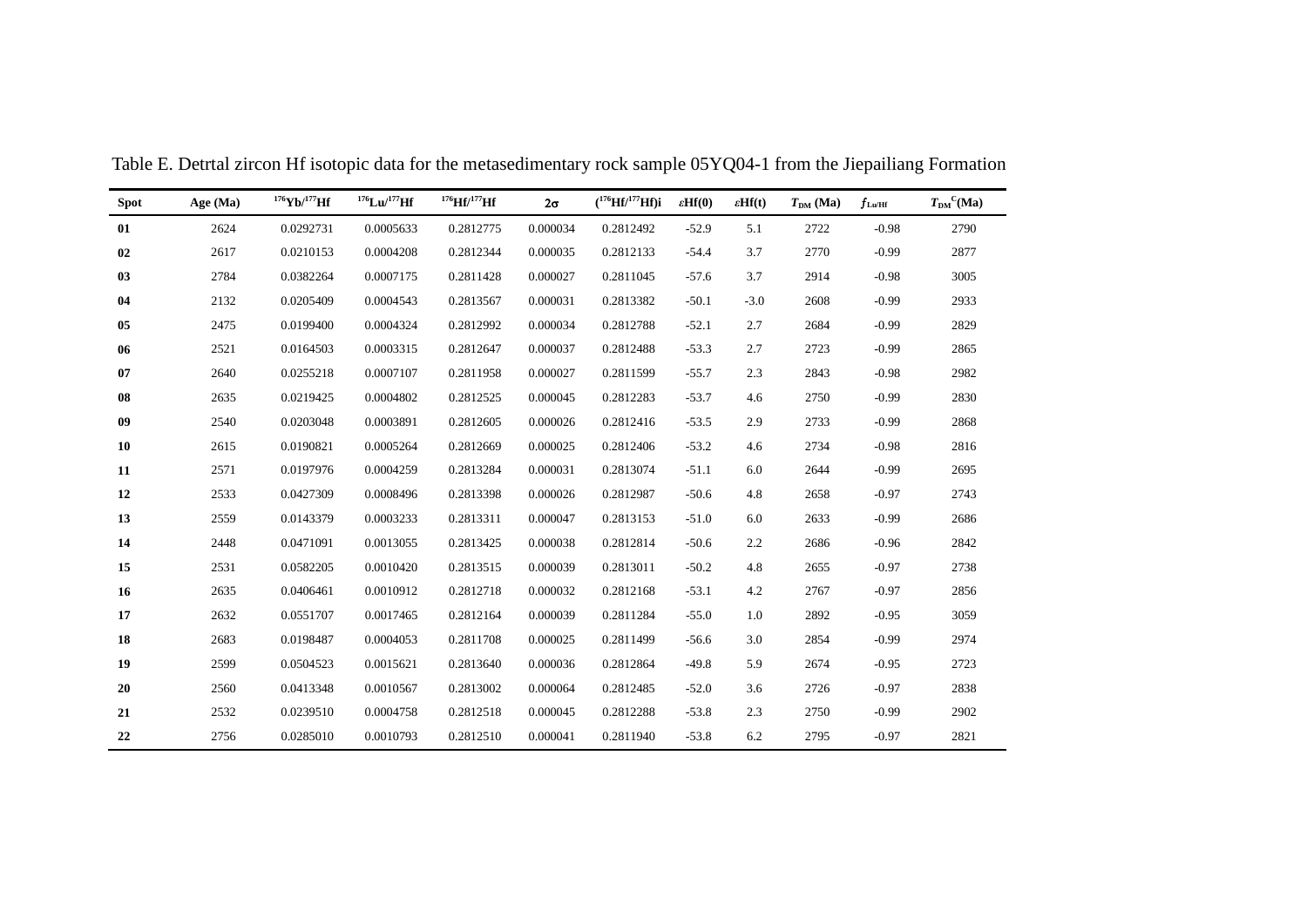| (Continued) |      |         |
|-------------|------|---------|
| 23          | 2647 | 0.12058 |

| 23 | 2647 | 0.1205824 | 0.0024812 | 0.2813291 | 0.000051 | 0.2812034 | $-51.0$ | 4.0    | 2790 | $-0.93$ | 2878 |
|----|------|-----------|-----------|-----------|----------|-----------|---------|--------|------|---------|------|
| 24 | 2511 | 0.0367172 | 0.0008862 | 0.2813141 | 0.000044 | 0.2812716 | $-51.6$ | 3.3    | 2695 | $-0.97$ | 2820 |
| 25 | 2539 | 0.0170860 | 0.0003968 | 0.2813213 | 0.000046 | 0.2813020 | $-51.3$ | 5.0    | 2652 | $-0.99$ | 2731 |
| 26 | 2545 | 0.0201844 | 0.0007145 | 0.2811867 | 0.000039 | 0.2811519 | $-56.1$ | $-0.2$ | 2855 | $-0.98$ | 3068 |
| 27 | 2516 | 0.0342302 | 0.0007570 | 0.2813312 | 0.000046 | 0.2812948 | $-51.0$ | 4.3    | 2663 | $-0.98$ | 2764 |
| 28 | 2556 | 0.0187367 | 0.0005657 | 0.2812521 | 0.000046 | 0.2812245 | $-53.7$ | 2.7    | 2756 | $-0.98$ | 2895 |
| 29 | 2540 | 0.0303936 | 0.0007568 | 0.2812436 | 0.000055 | 0.2812068 | $-54.1$ | 1.7    | 2781 | $-0.98$ | 2947 |
| 30 | 2635 | 0.0569069 | 0.0012733 | 0.2812505 | 0.000076 | 0.2811863 | $-53.8$ | 3.1    | 2810 | $-0.96$ | 2926 |
| 31 | 2740 | 0.0146117 | 0.0004064 | 0.2812145 | 0.000026 | 0.2811931 | $-55.1$ | 5.8    | 2795 | $-0.99$ | 2835 |
| 32 | 2540 | 0.0194263 | 0.0004613 | 0.2812607 | 0.000052 | 0.2812383 | $-53.4$ | 2.8    | 2737 | $-0.99$ | 2875 |
| 33 | 2511 | 0.0246938 | 0.0004946 | 0.2812878 | 0.000049 | 0.2812640 | $-52.5$ | 3.0    | 2703 | $-0.99$ | 2837 |
| 34 | 2522 | 0.0187052 | 0.0004192 | 0.2813175 | 0.000043 | 0.2812973 | $-51.4$ | 4.5    | 2658 | $-0.99$ | 2754 |
| 35 | 2507 | 0.0151887 | 0.0003470 | 0.2812107 | 0.000042 | 0.2811940 | $-55.2$ | 0.5    | 2796 | $-0.99$ | 2999 |
| 36 | 2505 | 0.0175156 | 0.0003962 | 0.2812393 | 0.000032 | 0.2812203 | $-54.2$ | 1.3    | 2761 | $-0.99$ | 2941 |
| 37 | 2737 | 0.0450929 | 0.0009565 | 0.2812214 | 0.000038 | 0.2811713 | $-54.8$ | 5.0    | 2826 | $-0.97$ | 2887 |
| 38 | 2531 | 0.0307408 | 0.0006849 | 0.2813274 | 0.000034 | 0.2812942 | $-51.1$ | 4.6    | 2663 | $-0.98$ | 2754 |
| 39 | 2533 | 0.0269056 | 0.0007282 | 0.2812827 | 0.000046 | 0.2812475 | $-52.7$ | 3.0    | 2726 | $-0.98$ | 2859 |
| 40 | 2608 | 0.0314901 | 0.0007073 | 0.2812399 | 0.000070 | 0.2812046 | $-54.2$ | 3.2    | 2783 | $-0.98$ | 2903 |

Note:  $\varepsilon_{Hf} = [({}^{176}Hf/{}^{177}Hf)_{S}/({}^{176}Hf/{}^{177}Hf)_{CHUR} - 1] \cdot 10000$ ;  $f_{Lw/Hf} = [({}^{176}Lu/{}^{177}Hf)_{S}/({}^{176}Lu/{}^{177}Hf)_{CHUR}] - 1$ ;  $({}^{176}Hf/{}^{177}Hf)_{CHUR} = 0.282772$ 

and  $({}^{176}Lu/{}^{177}Hf)_{CHUR} = 0.0332$ ;  $T_{DM} = 1/\lambda \cdot \ln\{1 + [({}^{176}Hf/{}^{177}Hf)_S - 0.28325]/[{({}^{176}Lu/{}^{177}Hf)_S - 0.0384}]\};$ 

 $T_{DM}^{\circ}$ <sup>C</sup> = 1/λ·ln{1 + [(<sup>176</sup>Hf/<sup>177</sup>Hf)<sub>S,t</sub> – (<sup>176</sup>Hf/<sup>177</sup>Hf)<sub>DM,t</sub>]/(0.015 – 0.0384)} + t, where s = sample,  $\lambda$  = 1.867×10<sup>-12</sup>yr<sup>-1</sup>.